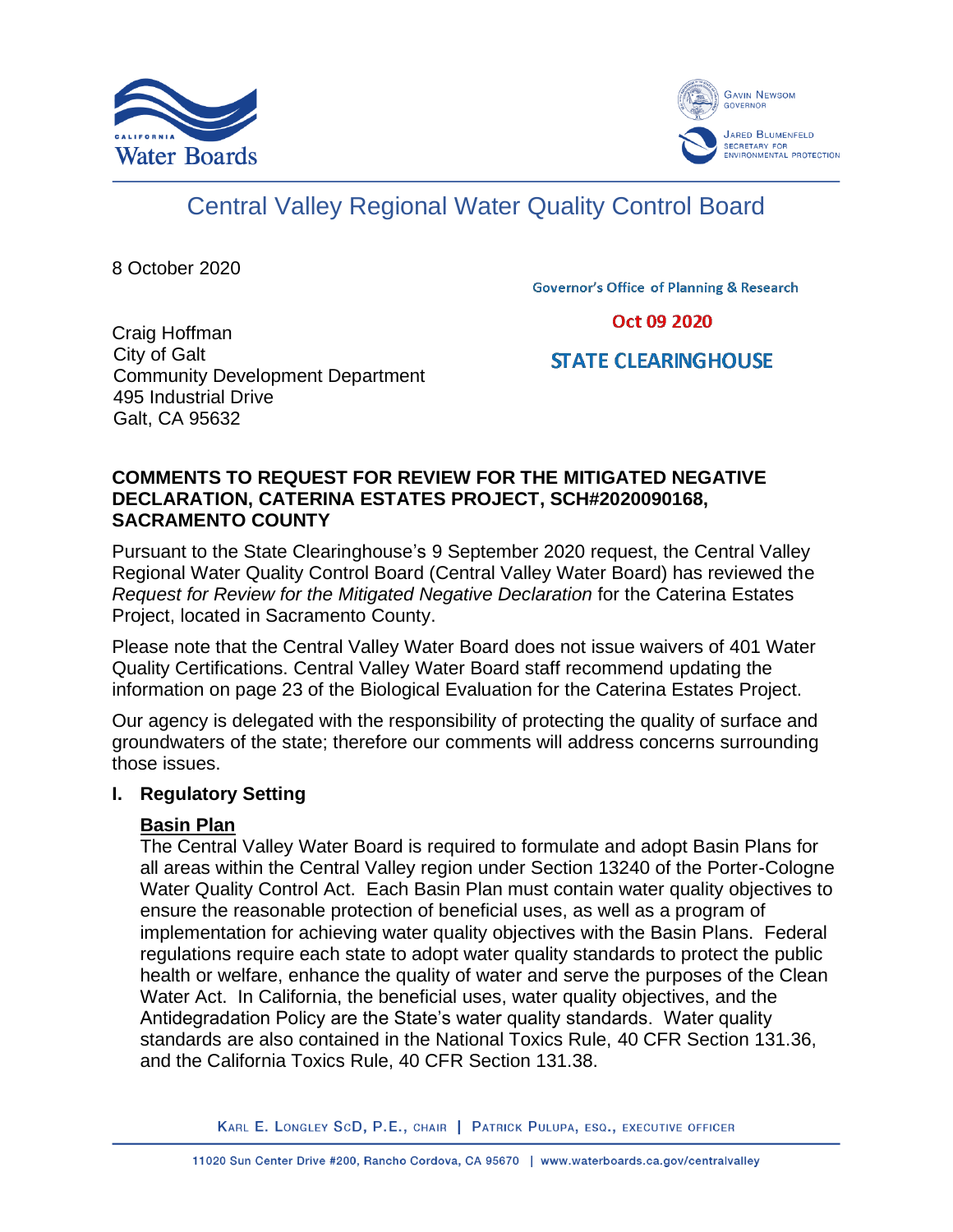The Basin Plan is subject to modification as necessary, considering applicable laws, policies, technologies, water quality conditions and priorities. The original Basin Plans were adopted in 1975, and have been updated and revised periodically as required, using Basin Plan amendments. Once the Central Valley Water Board has adopted a Basin Plan amendment in noticed public hearings, it must be approved by the State Water Resources Control Board (State Water Board), Office of Administrative Law (OAL) and in some cases, the United States Environmental Protection Agency (USEPA). Basin Plan amendments only become effective after they have been approved by the OAL and in some cases, the USEPA. Every three (3) years, a review of the Basin Plan is completed that assesses the appropriateness of existing standards and evaluates and prioritizes Basin Planning issues. For more information on the *Water Quality Control Plan for the Sacramento and San Joaquin River Basins*, please visit our website:

[http://www.waterboards.ca.gov/centralvalley/water\\_issues/basin\\_plans/](http://www.waterboards.ca.gov/centralvalley/water_issues/basin_plans/)

#### **Antidegradation Considerations**

All wastewater discharges must comply with the Antidegradation Policy (State Water Board Resolution 68-16) and the Antidegradation Implementation Policy contained in the Basin Plan. The Antidegradation Implementation Policy is available on page 74 at:

https://www.waterboards.ca.gov/centralvalley/water\_issues/basin\_plans/sacsjr\_2018 05.pdf

In part it states:

*Any discharge of waste to high quality waters must apply best practicable treatment or control not only to prevent a condition of pollution or nuisance from occurring, but also to maintain the highest water quality possible consistent with the maximum benefit to the people of the State.*

*This information must be presented as an analysis of the impacts and potential impacts of the discharge on water quality, as measured by background concentrations and applicable water quality objectives.*

The antidegradation analysis is a mandatory element in the National Pollutant Discharge Elimination System and land discharge Waste Discharge Requirements (WDRs) permitting processes. The environmental review document should evaluate potential impacts to both surface and groundwater quality.

#### **II. Permitting Requirements**

#### **Construction Storm Water General Permit**

Dischargers whose project disturb one or more acres of soil or where projects disturb less than one acre but are part of a larger common plan of development that in total disturbs one or more acres, are required to obtain coverage under the General Permit for Storm Water Discharges Associated with Construction and Land Disturbance Activities (Construction General Permit), Construction General Permit Order No. 2009-0009-DWQ. Construction activity subject to this permit includes clearing, grading, grubbing, disturbances to the ground, such as stockpiling, or excavation, but does not include regular maintenance activities performed to restore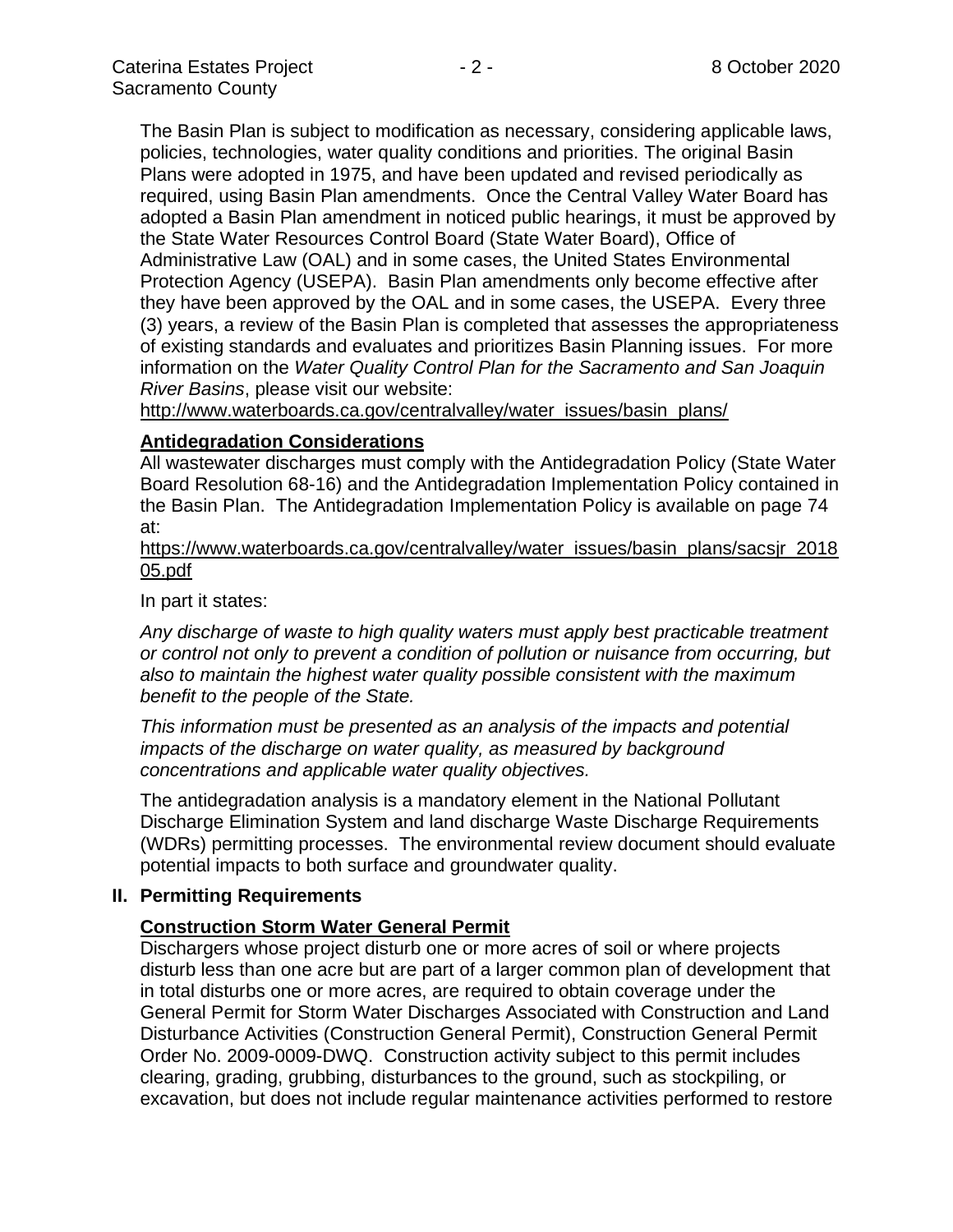the original line, grade, or capacity of the facility. The Construction General Permit requires the development and implementation of a Storm Water Pollution Prevention Plan (SWPPP). For more information on the Construction General Permit, visit the State Water Resources Control Board website at:

[http://www.waterboards.ca.gov/water\\_issues/programs/stormwater/constpermits.sht](http://www.waterboards.ca.gov/water_issues/programs/stormwater/constpermits.shtml) [ml](http://www.waterboards.ca.gov/water_issues/programs/stormwater/constpermits.shtml)

### **Phase I and II Municipal Separate Storm Sewer System (MS4) Permits<sup>1</sup>**

The Phase I and II MS4 permits require the Permittees reduce pollutants and runoff flows from new development and redevelopment using Best Management Practices (BMPs) to the maximum extent practicable (MEP). MS4 Permittees have their own development standards, also known as Low Impact Development (LID)/postconstruction standards that include a hydromodification component. The MS4 permits also require specific design concepts for LID/post-construction BMPs in the early stages of a project during the entitlement and CEQA process and the development plan review process.

For more information on which Phase I MS4 Permit this project applies to, visit the Central Valley Water Board website at:

http://www.waterboards.ca.gov/centralvalley/water\_issues/storm\_water/municipal\_p ermits/

For more information on the Phase II MS4 permit and who it applies to, visit the State Water Resources Control Board at:

http://www.waterboards.ca.gov/water\_issues/programs/stormwater/phase\_ii\_munici pal.shtml

# **Clean Water Act Section 401 Permit – Water Quality Certification**

If an USACE permit (e.g., Non-Reporting Nationwide Permit, Nationwide Permit, Letter of Permission, Individual Permit, Regional General Permit, Programmatic General Permit), or any other federal permit (e.g., Section 10 of the Rivers and Harbors Act or Section 9 from the United States Coast Guard), is required for this project due to the disturbance of waters of the United States (such as streams and wetlands), then a Water Quality Certification must be obtained from the Central Valley Water Board prior to initiation of project activities. There are no waivers for 401 Water Quality Certifications. For more information on the Water Quality Certification, visit the Central Valley Water Board website at:

https://www.waterboards.ca.gov/centralvalley/water\_issues/water\_quality\_certificatio n/

# **Waste Discharge Requirements – Discharges to Waters of the State**

If USACE determines that only non-jurisdictional waters of the State (i.e., "nonfederal" waters of the State) are present in the proposed project area, the proposed

<sup>&</sup>lt;sup>1</sup> Municipal Permits = The Phase I Municipal Separate Storm Water System (MS4) Permit covers medium sized Municipalities (serving between 100,000 and 250,000 people) and large sized municipalities (serving over 250,000 people). The Phase II MS4 provides coverage for small municipalities, including non-traditional Small MS4s, which include military bases, public campuses, prisons and hospitals.